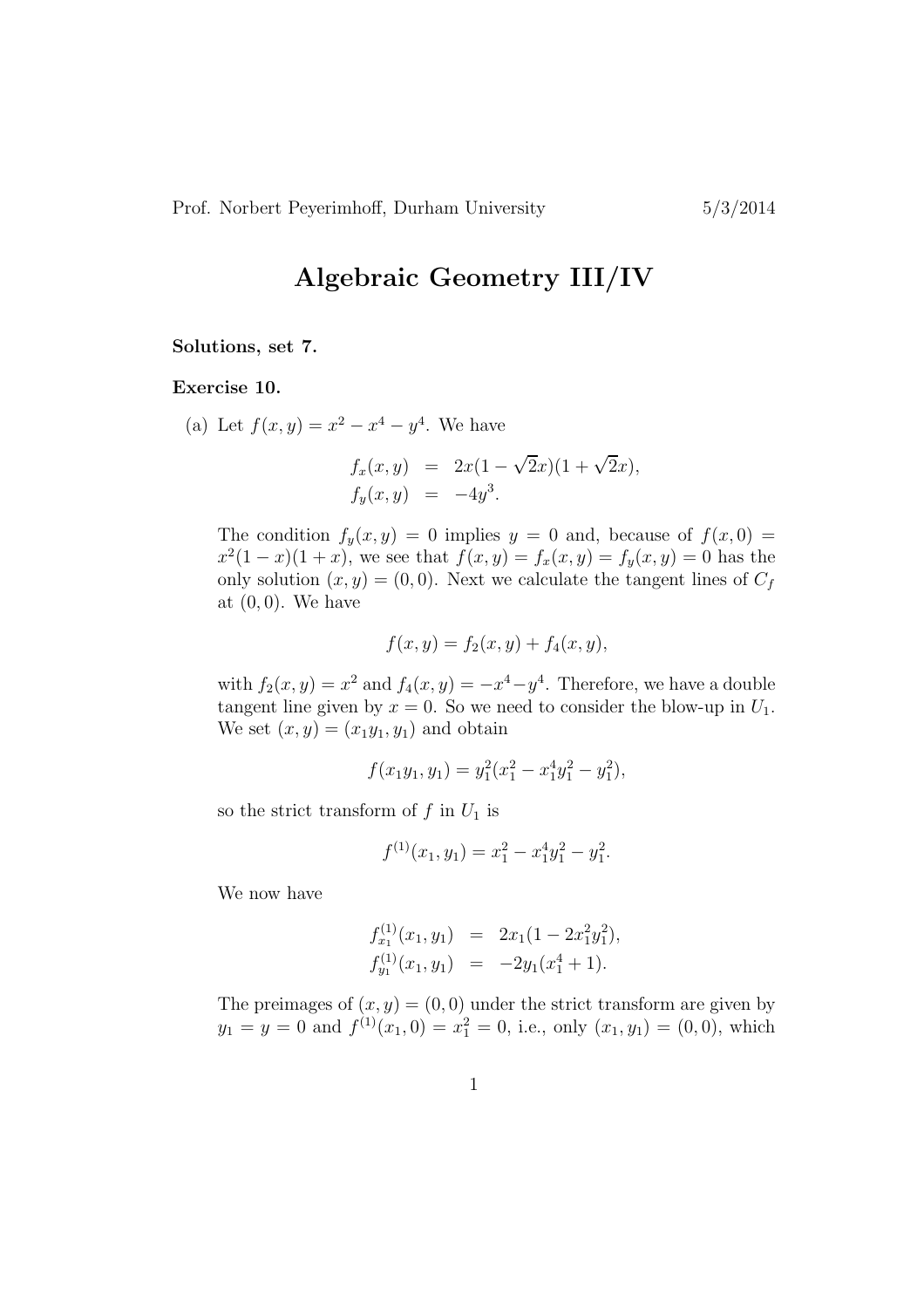is still a singular point of  $C_{f^{(1)}}$ . Next we calculate the tangent lines of  $C_{f^{(1)}}$  at  $(0,0)$ . We have

$$
f^{(1)}(x_1, y_1) = f_2^{(1)}(x_1, y_1) + f_6^{(1)}(x_1, y_1)
$$

with  $f_2^{(1)}$  $y_2^{(1)}(x_1, y_1) = (x_1 - y_1)(x_1 + y_1)$  and  $f_6^{(1)}$  $x_6^{(1)}(x_1, y_1) = -x_1^4 y_1^2$ . Therefore, we have the two tangent lines  $x_1 = y_1$  and  $x_1 = -y_1$ . So we can consider the next blow-up in  $U_0$ . We set  $(x_1, y_1) = (x_2, x_2y_2)$  and obtain

$$
f^{(1)}(x_2, x_2y_2) = x_2^2(1 - x_2^4y_2^2 - y_2^2),
$$

so the strict transform of  $f^{(1)}$  in  $U_0$  is

$$
f^{(2)}(x_2, y_2) = 1 - x_2^4 y_2^2 - y_2^2.
$$

The preimages of  $(x_1, y_1) = (0, 0)$  under the strict transform are given by  $x_2 = x_1 = 0$  and  $f^{(2)}(0, y_2) = 1 - y_2^2 = 0$ , i.e.,  $(x_2, y_2) = (0, \pm 1)$ . We now have

$$
f_{x_2}^{(2)}(x_2, y_2) = -4x_2^3 y_2^2,
$$
  
\n
$$
f_{y_2}^{(2)}(x_2, y_2) = -2y_2(x_2^4 + 1).
$$

Since  $f_{y_2}^{(2)}(0,\pm 1) = \pm 2 \neq 0$ , all singularities are now resolved and the blow-up process stops.

(b) Let  $g(x, y) = y^3 - x^5$ . We have

$$
g_x(x, y) = -5x^4, g_y(x, y) = 3y^2,
$$

so  $g_x(x, y) = g_y(x, y) = 0$  implies that  $(x, y) = (0, 0)$ . Therefore, the only singularity of  $C_g$  is  $(0,0)$ . The tangent lines of  $C_g$  at  $(0,0)$  are  $y=0$ (trice) and we can consider the blow-up in  $U_0$ . We set  $(x, y) = (x_1, x_1y_1)$ and obtain

$$
g(x_1, x_1y_1) = x_1^3(y_1^3 - x_1^2),
$$

i.e., the strict transform of  $g$  in  $U_0$  is

$$
g^{(1)}(x_1, y_1) = y_1^3 - x_1^2.
$$